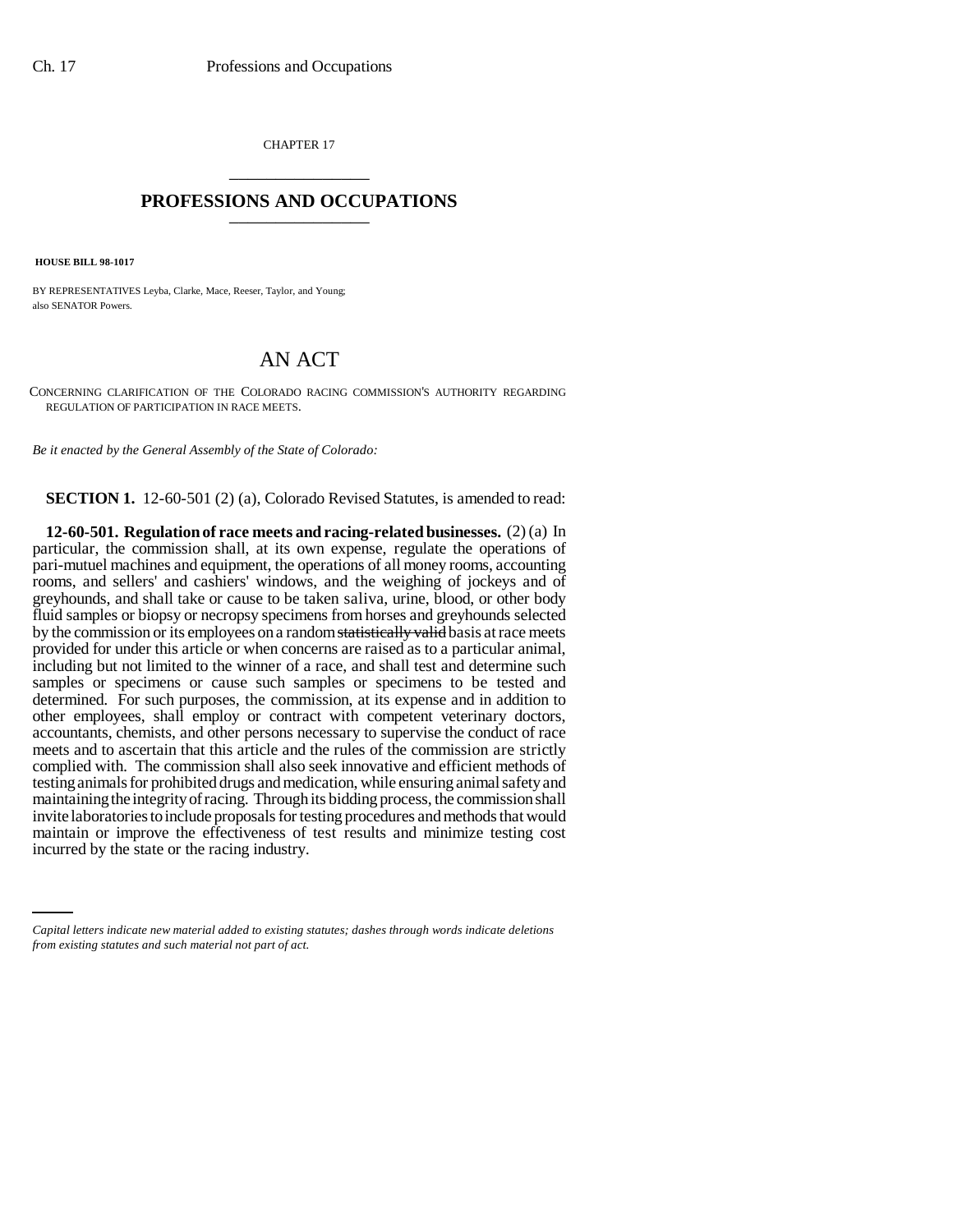**SECTION 2.** 12-60-503 (1) and (2) (a), Colorado Revised Statutes, are amended to read:

**12-60-503. Rules of the commission - licensing.** (1) (a) The commission shall make reasonable rules for the control, supervision, fingerprinting, identification, and direction of applicants, REGISTRANTS, and licensees, including rules providing for the supervising, disciplining, suspending, fining, and barring from racing of all persons required to be licensed OR REGISTERED by this article and for the holding, conducting, and operating of all races, race meets, racetracks, and in-state simulcast facilities conducted pursuant to this article. It shall announce the place, time, number of races per day, duration of race meets, as provided in section 12-60-603, and types of race meets.

(b) THE COMMISSION MAY ISSUE A TEMPORARY OR CONDITIONAL LICENSE OR REGISTRATION FOR UP TO A MAXIMUM OF NINETY DAYS FOR ANY LICENSE OR REGISTRATION AUTHORIZED UNDER THIS ARTICLE.

(2) (a) Every person holding a license OR REGISTRATION under this article, every person operating an in-state simulcast facility, and every owner or trainer of any horse or greyhound licensed to enter any racing contest under this article shall comply with all rules and orders issued by the commission. It is unlawful for any person to work upon the premises of a racetrack without first obtaining from the commission a license OR REGISTRATION for such activity. The commission may waive this licensing OR REGISTRATION requirement for such occupational categories as the commission, in its discretion, deems unnecessary to be licensed or registered. This licensing OR REGISTRATION requirement does not apply to the members of the commission or its employees or to persons whose only participation is individually as spectator or bettor. It is unlawful for any person who owns or leases a racing animal to allow such animal to race in this state without first obtaining an owner's license OR REGISTRATION from the commission, as prescribed by the rules of the commission. The commission in its discretion may extend the validity of any license issued for a period not to exceed three years, and the fee for such license shall be increased proportionately; EXCEPT THAT NO TEMPORARY OR CONDITIONAL LICENSE OR REGISTRATION SHALL BE ISSUED FOR A PERIOD LONGER THAN NINETY DAYS. It is unlawful for any person to hold any race meet with pari-mutuel wagering without obtaining a license therefor. It is unlawful for any person to operate an in-state simulcast facility unless that person is a licensee that has been licensed within the year to hold a race meet or is a licensee that has a written simulcast racing agreement with the in-state host track or out-of-state host track from which the simulcast race is broadcast and has filed a copy of the written simulcast racing agreement with the commission prior to operation as an in-state simulcast facility.

**SECTION 3.** 12-60-506 (1), Colorado Revised Statutes, is amended to read:

**12-60-506. Application - fee - waiver of confidentiality.** (1) In connection with the issuance of licenses OR REGISTRATIONS, the commission shall establish investigation and application fees. for the purpose of paying for the administrative costs of the commission and for paying for any background investigations of applicants and others. These fees may vary depending on the type of application, the complexity of the investigation, or the costs of the commission in reviewing the matters involved.